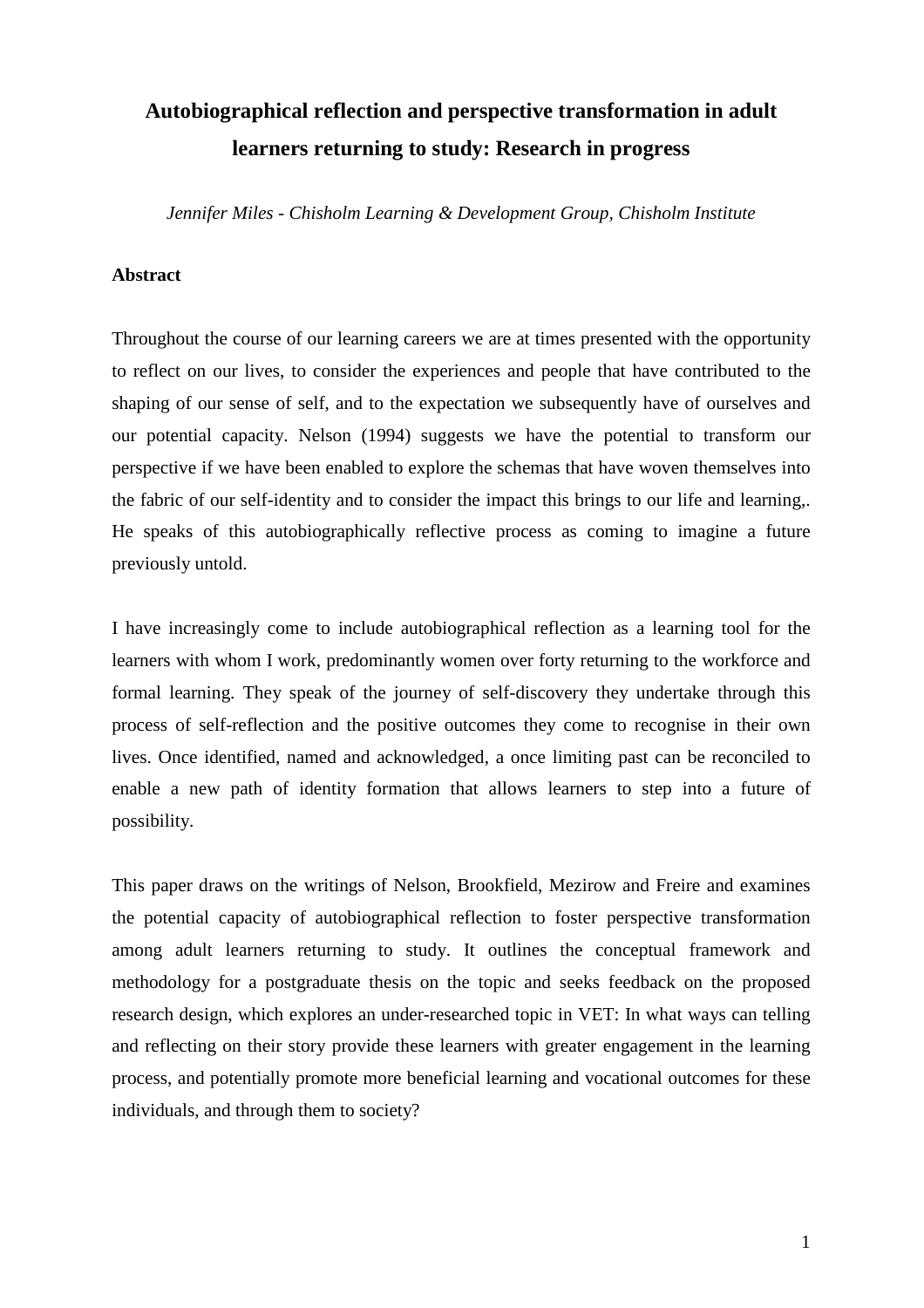## **Introduction**

*"… you need only claim the events of your life to make yourself yours. When you truly possess all you have been and done, which may take some time, you are fierce with reality."*  Florida Scott-Maxwell (1968)

This paper has been born of my own transformational learning path, and continues to inform and be informed by the process of inquiry that underpins its development. It is both the product and the dormant seed that holds within it undiscovered potential for unimaginable truths. It unashamedly has at its core the author's very intimate journey of self-discovery, drawing on what Brookfield (2005) calls critical pragmatism, grounded in both critical theory and ideology critique. It explores the individual and collective journey towards personal liberation and empowerment.

Throughout the course of my own adult learning career I have been presented with the opportunity to reflect on my life, to consider the experiences and the people that have contributed to the shaping of my sense of self, and to the expectation I subsequently have of myself, my potential capacity and my future. At each point, as I have been encouraged to explore the schemas that have woven themselves into the fabric of my self-identity and to consider the impact this brings to bear on my approach to life and learning, I have been impressed by the capacity the self- reflective process contains to transform perspective.

Drawing on my experience as course coordinator and facilitator of learning for mature-aged students - predominantly women returning to the workforce and formal learning in a Community Services environment, and in the Diploma of VET Practice for staff professional development - I hear many stories of expressed fear among students as they contemplate entry into the unknown and unfamiliar environment of adult learning. Some students speak of negative early educational experiences and relate a degree of pessimism regarding their (perceived) ability to successfully navigate further education. For many, the absence of family and social support is identified as a barrier to potential success as they tentatively step out on their new learning pathway. These discussions and my observations of the students that come through the door of my classrooms cause me to wonder about the environments in which these people have spent their formative and adult years, and to consider the ways in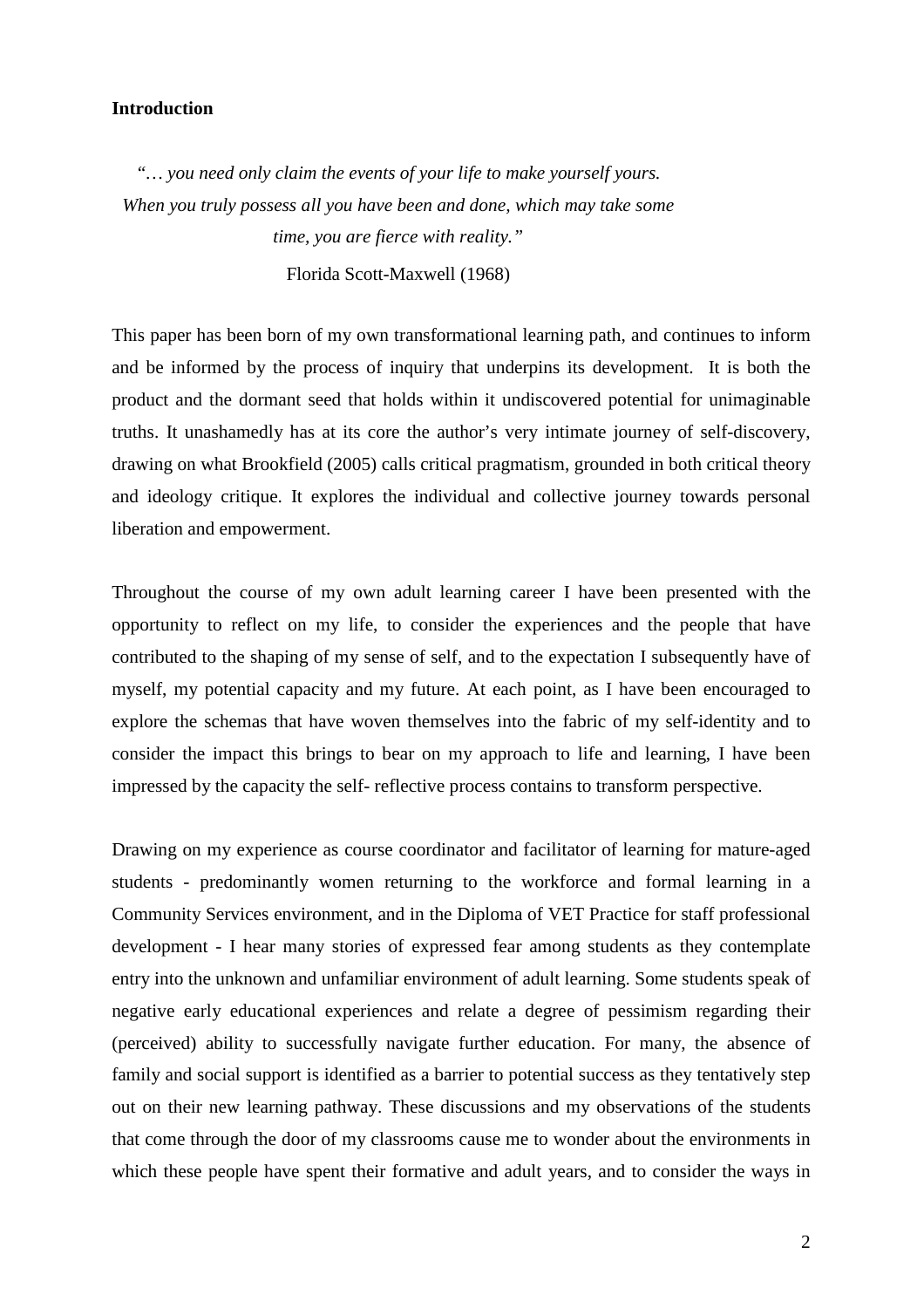which these external environments have impacted on their perceived capability and sense of self-identity.

As a result of my own educational experiences, I have come to include autobiographical reflection as a learning process for my students, and to recognise the profound benefits expressed by them. Students speak of the journey of self-discovery they undertake through the course of this self-reflection, and the outcomes they come to recognise in their own lives mirror the experiences of my own and the many individuals revealed in the literature review. They articulate the place of recognition they arrive at through undertaking and documenting the self-reflective process, and come to embrace a change in perspective that enables the preliminary identification and acknowledgement of previously unrecognised and unchallenged life views, and to allocate meaning to behaviours and attitudes that may have been carried with them for decades, but which can now be seen as dispensable. Once identified and acknowledged, these learners speak of being able to release un-owned and limiting beliefs and of opening themselves more fully to the possibilities inherent within their journey of adult learning. Through the self-reflective process of narrative they have come to understand, to make sense of, and to reconcile aspects of their past that have bound them to a sometimes narrow window of existence and of knowing. Through understanding more fully their capacity as lifelong learners on a new path of identity formation, they are able to step with personal authority into a future of previously unimagined possibility.

#### **Literature review**

At this point, I have concentrated on the work of Mezirow and Brookfield and examine the ways in which they name and identify transformation. I also draw on Nelson's narrativebased inquiry, and on the writings of Freire.

#### *Mezirow*

Mezirow's theory of transformative learning discusses the process an individual undertakes, ignited by a disorienting dilemma and leading to the questioning of long-held assumptions about themselves and the world around them. This critically reflective passage seems ultimately to bring about a reassessment, a renewed recognition or a completely transformed understanding of their ability to engage with and influence the differently perceived world, viewed through the lens of this new perspective. I will be looking for the key indicators that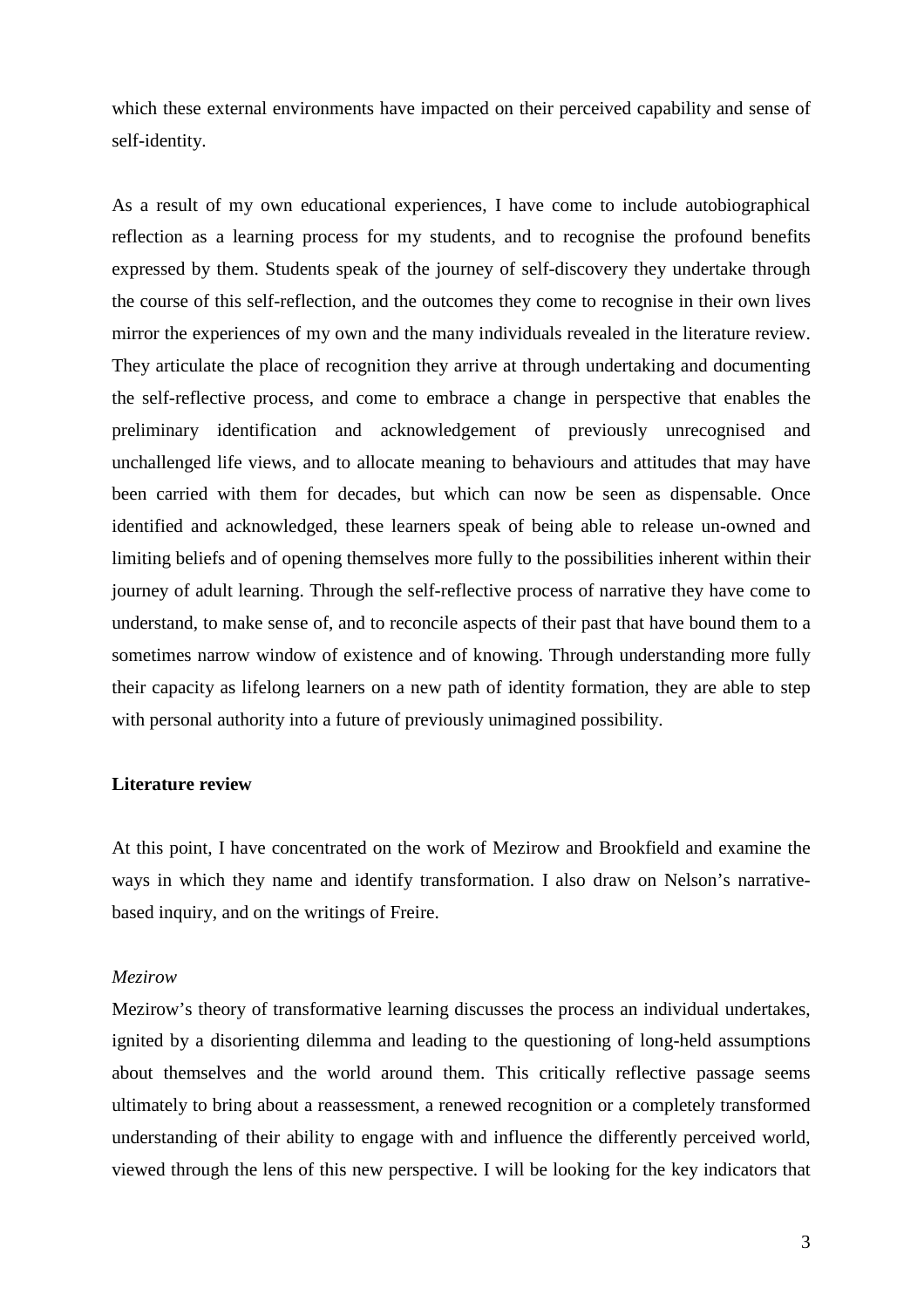Mezirow identifies as typically representative of an individual undergoing this process of perspective transformation.

He suggests that from a disorienting dilemma in one's life, a process of self-examination emerges, and a growing discontent and alienation from the traditionally accepted social norms and structures often develops. A greater critical awareness of others, both within and outside of the individual's morphing view of the world ensues that critiques previously accepted social roles and expectations, and the habitual ways in which these assumed roles were enacted. Reinterpretation and construction of meaning attached to these past experiences is integrated, and the growing awareness that the individual's own lived experience and discontent has been shared and acknowledged by others can support an openness and willingness to construct a new and unique frame of reference. Mezirow speaks of these new frames of reference as supporting and guiding action that can take the individual beyond any previously perceived horizon of their expectations. (Mezirow, 1994, 2000)

#### *Brookfield*

Brookfield supports Mezirow's assertion that critical reflection is part of the transformative learning process, but proposes that without the individual examining the power relationships and hegemonic assumptions that exist in their immediate and larger environment, transformation is unlikely to take place. He sees that transformation requires the critically reflective process to be politicised in order to identify the impact of ruling ideologies and social structures on one's agency, and suggests that transformative learning occurs when what was once seen to be permanent and stable is recognised by the individual as being relative and situation specific, and often shaped to accommodate the needs and interests of ruling others. (Brookfield, 2005)

## *Nelson*

Nelson proposes that by reviewing and interpreting one's life story, one has the capacity to construct a new reality that can contain a strongly identified and enacted authorship of one's life course. He suggests that a transformed perspective can develop through the imaginative and critical process of autobiographical reflection. In imagining, the individual's conscious and unconscious domains of knowing are connected, and the ongoing critical analysis and synthesis of this inner and outer experience and knowing has the capacity to reshape previously inculcated behaviours and attitudes. He speaks of coming to imagine a future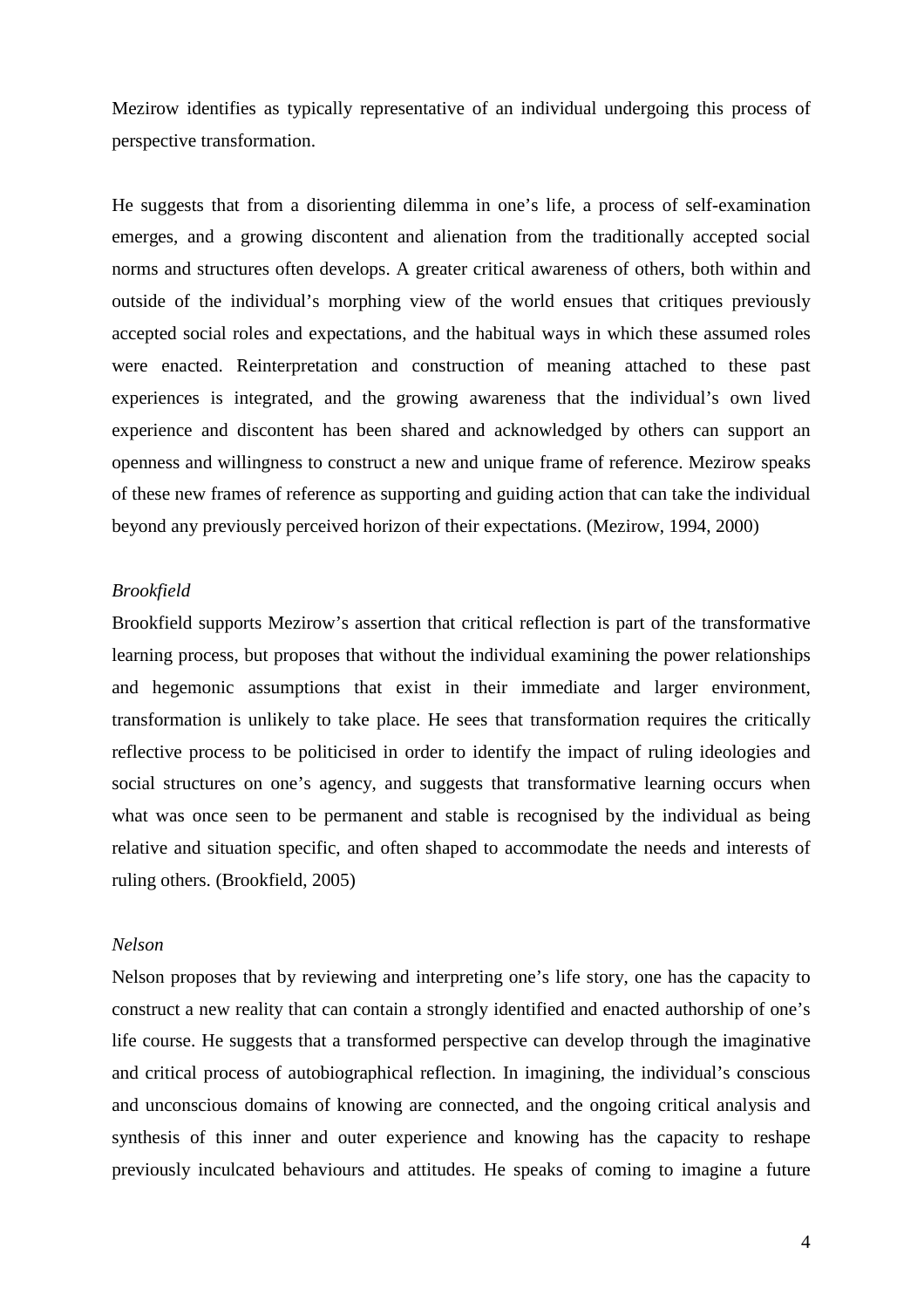previously unknown through undertaking the transformative process of narrative. (Nelson, 1994)

#### *Freire*

Freire problematises the inequalities inherent in the power relationships between the ruling classes and the "oppressed" discussed in his many works (Freire, 1974a, 1974b, 1985, 2000; Freire & Faundez, 1989). He proposes that in identifying and naming this inequality, the "oppressed" come to recognise and embrace a more equitable distribution of power and authority and that this change in perspective underpins the transformative learning process, which he refers to as "conscientization". He identifies the self-fulfilling prophesy of the "oppressed" and argues for the recognition – on the part of the educator and of the learner – of the capacity and potential contained within the individual. He asserts that relative to the personal authority and power they come to recognise and embrace, the "oppressed" are able to critique the social structures that have held them captive, and to exercise their individual and collective agency for democratic social change. Freire suggests, as does Brookfield, that through critically reflecting on the political aspects of their oppression, there arises within them a new opportunity for the creation of a transformed future.

I will be looking to discuss the presence of these recognitions and realisations with my research participants and to explore the impact on their potentially transformed perspectives.

#### *Becoming agents of change*

Mezirow (2000), Brookfield (2005), Nelson (1994) and Friere (2000) are some of the many writers who advocate the cultivation of a process through which we can interrogate what, why and how we have come to know, and who we have yet to become The process of learning about oneself is integral to the creation of effective, emotionally intelligent leaders in our communities (Goleman, Boyatzis, & McKee, 2002), and as people are able to name and define their own knowing, and to claim personal authority over their lives, a stronger sense of self-identity and self-determination arises that can lead to their creation as new agents of change. It is change at the individual and personal level that holds the potential for change at a societal level. In fostering the growth and personal authority of individuals, we are investing in the future leaders of our communities whose wisdom and courage will guide our tomorrows.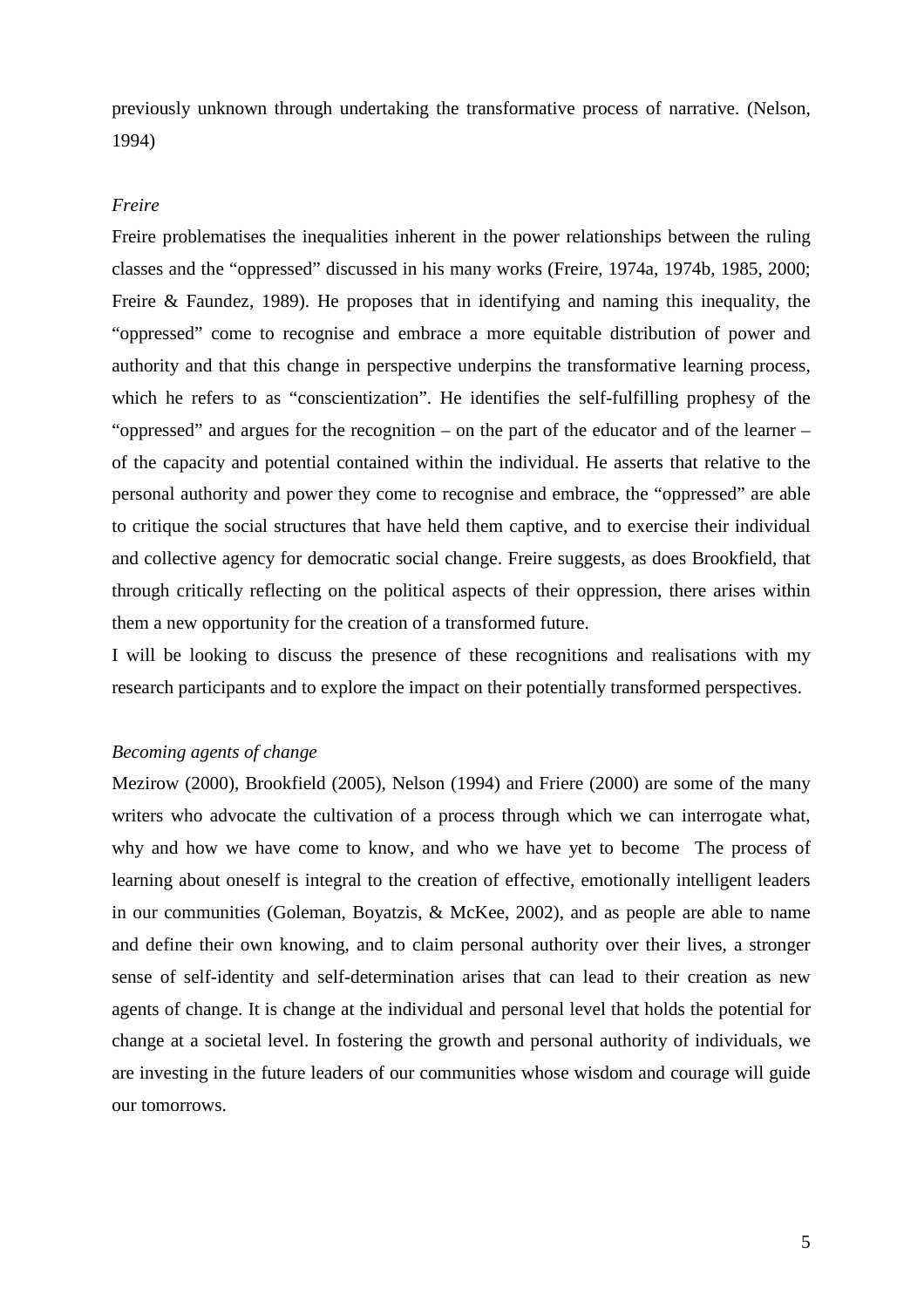It appears significant, in my examination of the literature, that individual transformation may well be seen by many as a *precondition* for social transformation, but the former doesn't always or necessarily lead to the latter. There are many writers who suggest and support the proposition that adult education promotes individual growth and transformation, but many fewer argue that it does or should facilitate collective empowerment and social change. The literature on which I have focussed highlights the continuum that juxtaposes "transformative learning", with Mezirow and Nelson towards the "individual/personal" end, and Brookfield and Freire towards the "collective/social" end, and it bears further investigation, through the research study and in the development of the thesis, around the issue of whether these as yet inconclusive links can be explicitly identified.

### **My research**

The purpose of this paper is to outline a research study I am undertaking towards a Master of Education by research at Monash University. As a novice researcher, I am hoping to open up the topic for discussion and to seek feedback from more experienced researchers in the field.

My research will explore the ways in which telling their story might enable these learners an opportunity to develop a more informed and insightful understanding of the circumstances that have shaped their perceptions of self-identity and authorship over their lives. It seeks to investigate the extent to which undertaking the narrative journey might foster a greater engagement in the learning process, and potentially promote more beneficial learning and vocational outcomes for them. Further, if this regenesis is experienced, can it lead to more powerful utility both at an individual and societal level? Through the drawing out of the stories, do these people come to discover previously unknown abilities that contain the power to transform not only their own lives, but that can contribute to positive change in the lives of others?

The anecdotal outcomes that have been observed and documented to this point regarding the benefits of participating in this reflective story-telling, indicates that the oft reported transformed perspective contains not only the capacity to positively influence the learner's fuller engagement in their own learning and career pathway, but it would appear to create previously unrealised opportunities for engagement and utilisation of personal agency within community and societal environments. The qualitative research, yet to be undertaken within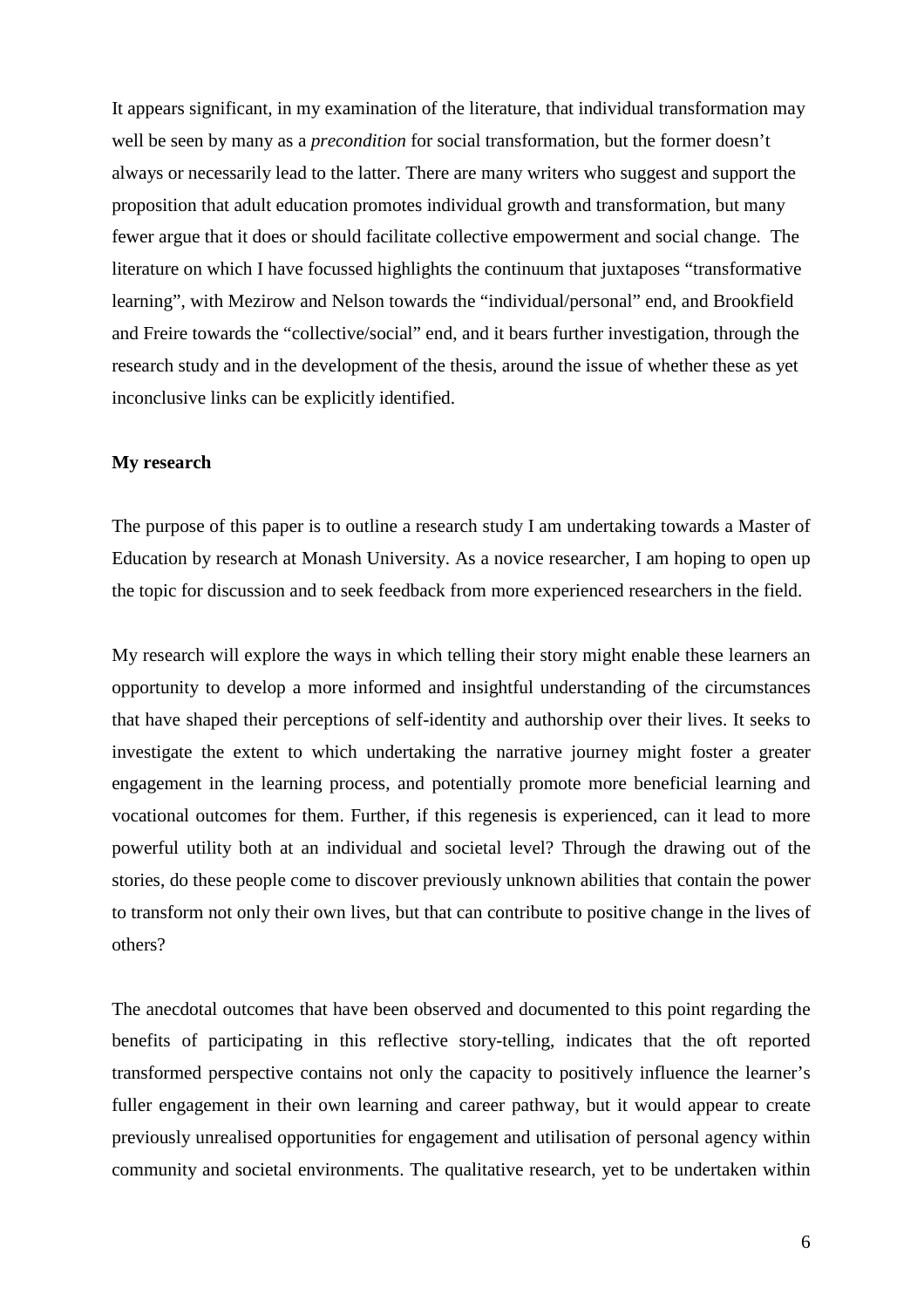the VET sector, also holds potentially important implications for reconstructing curriculum design and delivery to promote greater transformational learning opportunities that are learner focussed and constructed on pedagogically sound foundations.

*'The study of narrative seems to promise change, 'forc(ing) the social sciences to develop new theories and new methods and new ways of talking about self and society' (Denzin, 2004: xiii, cited in Squire (2005)* 

My aim in undertaking the research is to rigorously examine three topics:

- The ways in which adults returning to study experience the process of autobiographical reflection and its potential capacity to foster perspective transformation.
- If this process is found to have positive learning and vocational outcomes, as reported by the participants, what might the implications be, not only for the individual, but also for their immediate community, and more broadly at a societal level?
- How might these findings shape future curriculum design and pedagogical practices within the VET sector to maximise teaching and learning outcomes for all stakeholders?

## **Research methodology**

While my research is informed and framed by the ideas of the abovementioned writers, the methodology to be deployed falls within the narrative and interpretive traditions which foreground processes of individual and collective meaning making, and thereby empower research subjects to make sense of their own lived realities. The inquiry draws on what Brookfield (2005) calls critical pragmatism, grounded in both critical theory and ideology critique, and uses narrative as a tool to encourage participants to reflect on and critique their life experiences to this point.

## *Research questions*

The research project will address the following questions:

1. In what ways can the process of autobiographical reflection foster perspective transformation among adult learners returning to study?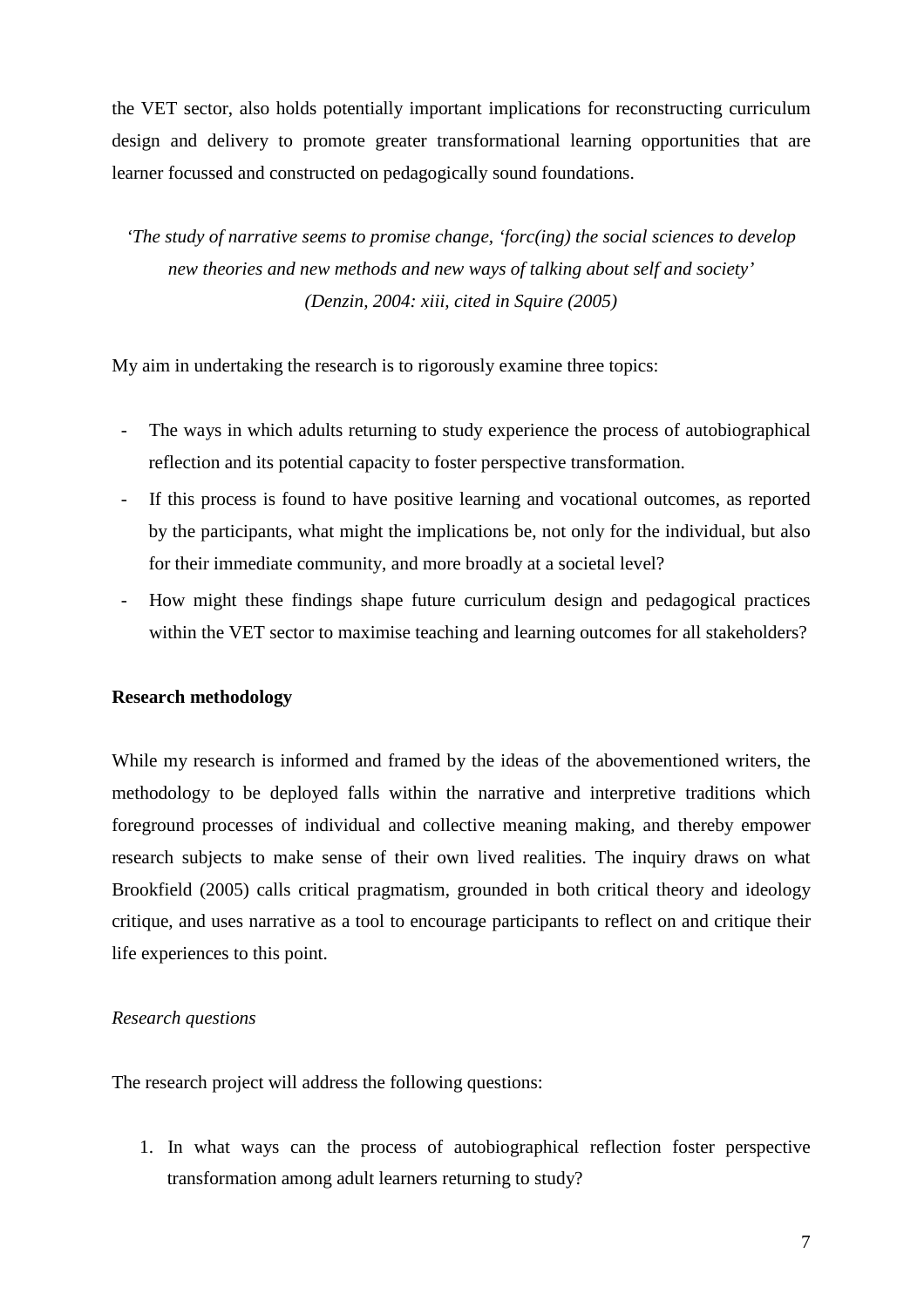- 2. Can the potentially beneficial outcomes contained within this reported change in perspective extend beyond the individual to their immediate environment and further to society?
- 3. What are the potential implications of these potential outcomes on pedagogical approaches and curriculum design in vocational education and training?

# *Research design*

The project will involve a qualitative research study of mature-aged adults returning to study in TAFE and seeks to explore the benefit of narrative as a tool for facilitating perspective transformation and the potential recognition of the benefits of ongoing and lifelong learning.

# *The participants*

The participants will be adults returning to study in a Community Services course. All will undertake the reflective process as part of their program and I will provide a session on autobiographical reflection as a guest speaker. All class members will subsequently be invited to participate in my research study. Eight volunteers will be selected to participate in the study.

## *Proposed approach and timeframe*

As indicated above, the concept of reflective writing will be introduced by me, as a guest presenter, to the students. This introduction will include:

- A shared discussion of prior experiences and current attitudes to learning,
- Linking the two concepts of past experience and current perspective.
- The reading of a sample reflective essay as an orientation to the concept of reflective writing.

Following this introduction, all students will be invited to participate in a series of reflective tasks:

Keeping a reflective journal in the form of a portfolio of words, pictures, audio /audiovisual images, words or music for a period of 4 weeks.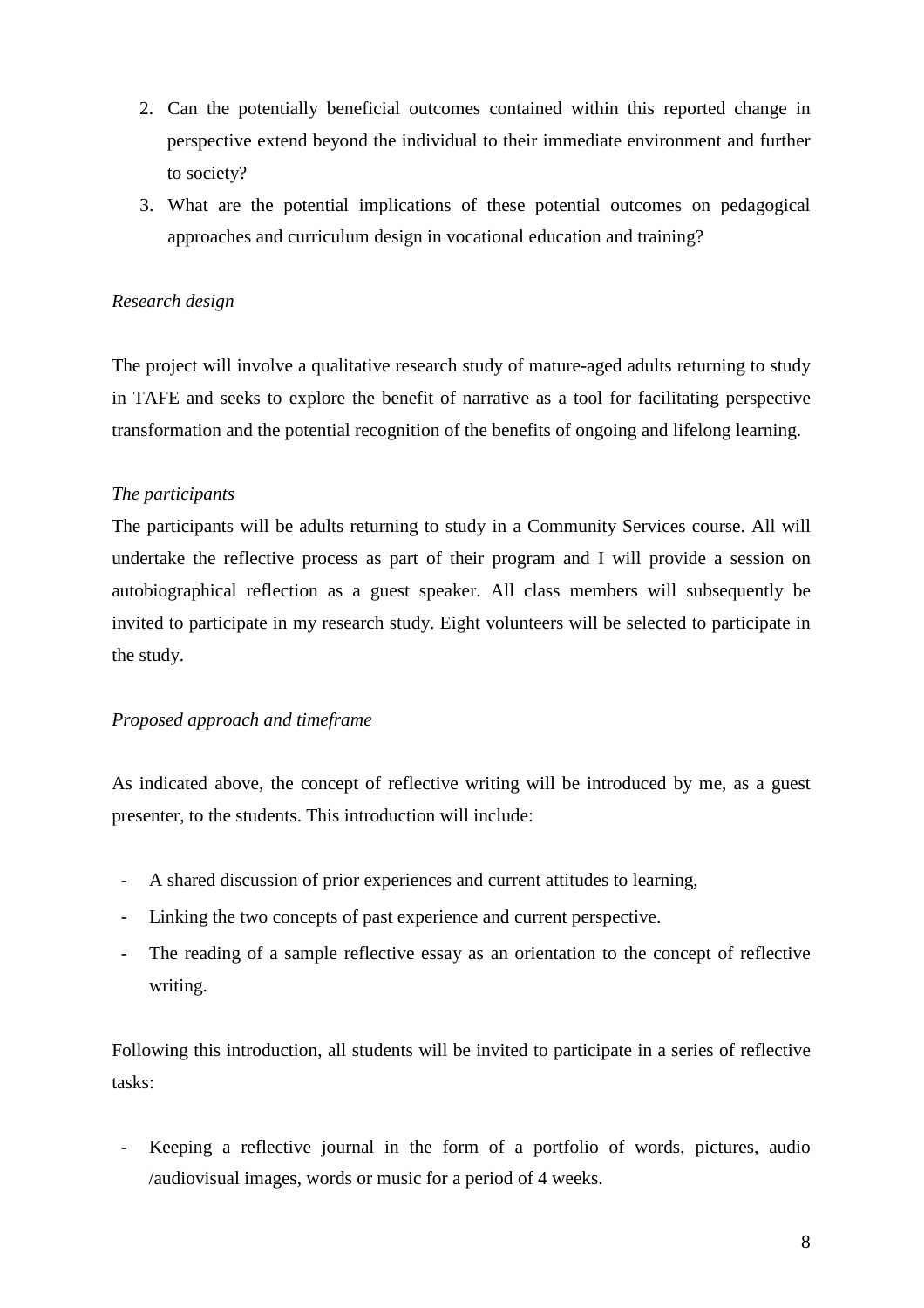Drawing together the developing insights and understanding to construct a personal narrative - writing their own informally structured reflective essay, or developing a portfolio of written and other artefacts (e.g. photos, drawings) that help them to "make sense" of their past.

In line with ethical requirements, I will then introduce the research I am undertaking by providing prospective participants with an explanatory statement, outlining the broad process and time commitment required of participants, and a request will be issued for individuals to consider participating voluntarily in the study.

#### *Data gathering*

Once eight volunteers identify themselves, a group meeting will arranged to establish the theme and process of the project, clarifying the aims, design and participation requirements of the research, prior to them commencing the process of reflective writing, audio or visual imagery. Permission will be sought at the outset to use the information shared at this meeting as part of the data gathering process, and the eight participants will be asked to record their thoughts and insights in whatever way is resonant with them throughout the eight weeks of the data gathering period. This gathering and chronicling of thoughts and reminiscences is the tapestry from which the interpretive understandings will be drawn and discussed, and will found the reflective essay/portfolio. It is the potential insights and realisations arising from these foundational activities that holds the richest source of data, and accordingly, the journals and pictorial or audio chronicles will not be collected as part of the data gathering process. The data collection and later analysis will focus on the expressed understandings of the individual participants related to the reflective journey they have undertaken through the individual and group interviews. In a subsequent class, all students will have the opportunity to share their experience of the writing of their reflective essay, or of gathering artefacts for their portfolio, and critical reflections on my facilitation of this process and engagement with the adult learners will be noted to inform future research. I will keep my own reflections of these sessions which will be used as primary data.

Appointments will then be made with the eight participants for individual interviews. These interviews will provide the forum in which to explore the individuals' insights gained through the process of their reflective journey and to flesh out stories of the transformative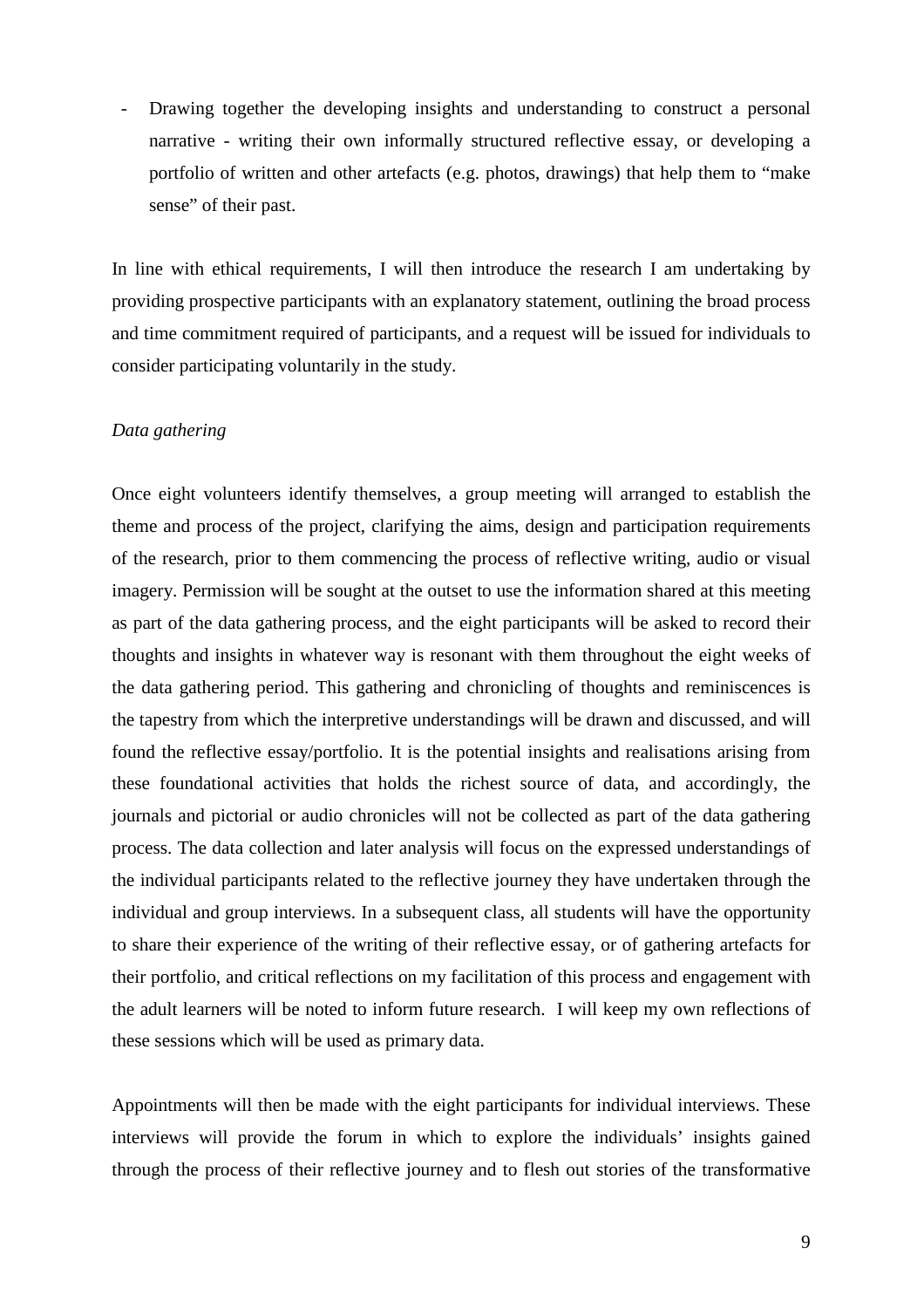process. Nelson's (1994) autobiographical approach to personal and professional growth will be considered as a valid tool in enabling the telling of personal stories that might foster the emerging strength and insight of individuals and their capacity to respond with greater receptivity and openness to the educational opportunities before them. This approach will be the basis of the reflective intervention undertaken with the students, and will enable the exploration of the ways in which the transformative process unfolds for each of them.

Two weeks after the last individual interview has taken place, a focus group will be held with the eight participants to discuss and reflect on the ways in which the autobiographical process may have fostered the unfolding of stories and influenced their understanding, perspectives and learning. The opportunity will also be provided to reflect on changes of attitude or behaviour, in response to any recognised perspective transformation.

Participants will be followed up after 3 months to seek any new/further reflections or insights about the role of the autobiographical process in producing post-program outcomes. Has personal/professional growth and development (learning, vocational and perspective transformation) become apparent in the intervening time that was not experienced, recognised or manifested during the program?

In summary, primary data gathering will be drawn from:

- My personal reflections on the process of teaching the class of students over 2 sessions
- 1 collective session with eight participants who volunteer to participate in the study discussing autobiographical reflection
- 1 individual interview with each of the eight participants on their personal transformation gleaned from their reflective writing
- 2 focus groups with all eight participants one face-to-face after individual interviews have concluded, and one 3 months after the first - on the autobiographically reflective process and its capacity to foster perspective transformation.

#### *Data analysis*

These interviews, both individual and group will be tape recorded, with supporting notes. Once transcribed, an analysis will be made of individual and groups responses to the autobiographical process and the nature of perspective transformation that may be visible in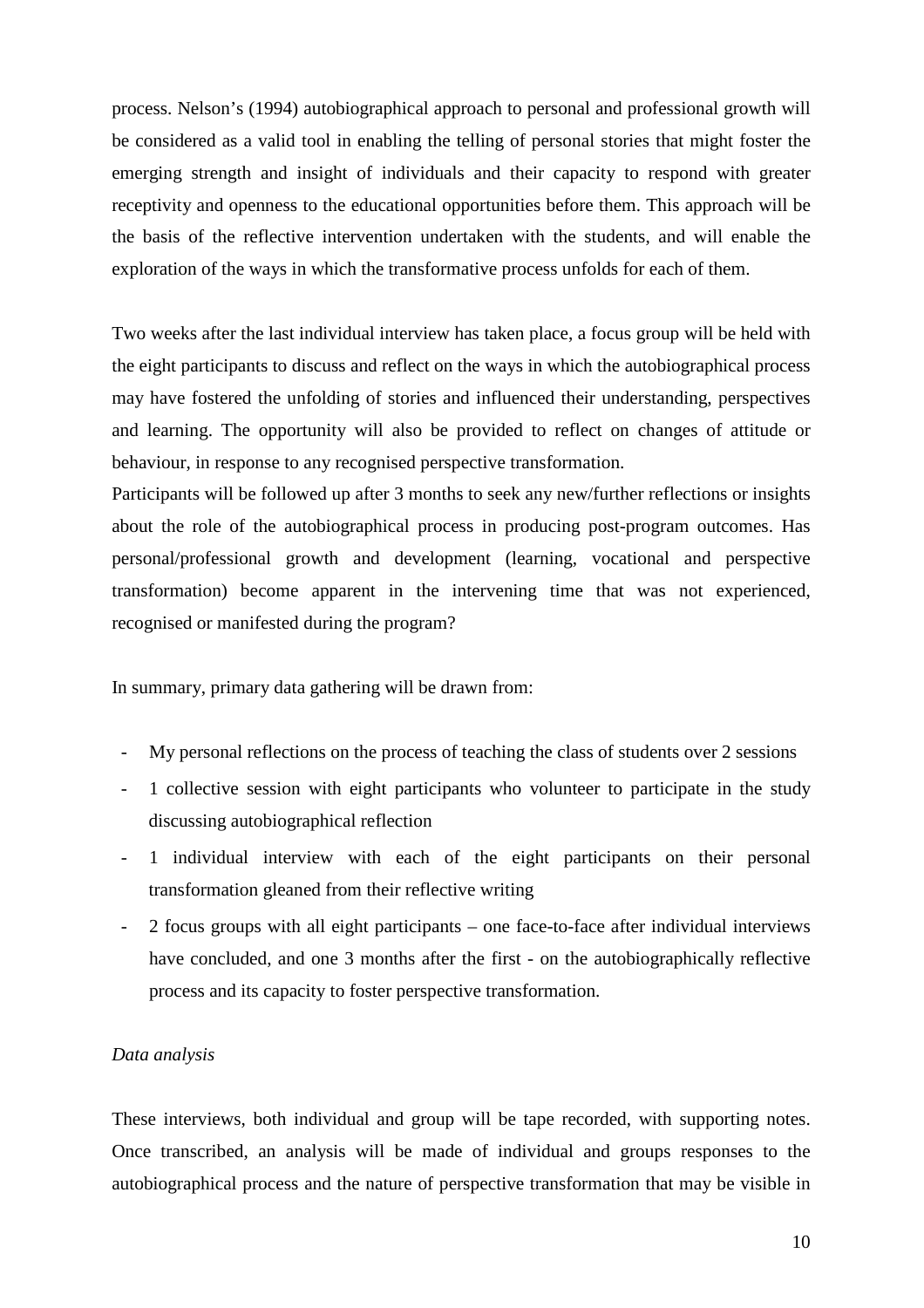their texts and discussions as documented by Mezirow and Brookfield. The analysis will consider the capacity of autobiographical reflection to achieve the identification of relationships between the potential reconciliation of past experience with current perception of participants, and their enhanced potential as lifelong learners and authors of transformed life stories.

The outcomes of these findings will be examined to determine the extent to which the inclusion of the reflectively autobiographical process within the design and delivery of future curriculum might be beneficial, and to evaluate the most appropriate format for these possible changes.

## **In closing**

As indicated above, a broad conceptual framework and research design for this study have been sketched out and the introduction and literature review are currently taking shape. But the research is still in its early stages and all its elements remain open to change in response to new ideas and feedback from the VET research community. It is a challenging and, for me at least, significant topic that warrants more research than has been the case to date. In these times of rapid and uncertain change, the potential for VET to contribute to learner empowerment should be explored. My central thesis is that integrated processes of autobiographical reflection can assist adult learners, especially those returning to study, to better understand their personal histories and thereby achieve greater control over their futures through perspective transformation.

### **References**

- Brookfield, S. (2005). The power of critical theory for adult learning and teaching. Maidenhead: Open University Press.
- Freire, P. (1974a). Education for critical consciousness. London: Sheed and Ward.
- Freire, P. (1974b). Education, the practice of freedom. London: Writers and Readers Publishing Cooperative.
- Freire, P. (1985). The politics of education : culture, power and liberation. London: Macmillan.
- Freire, P. (2000). Pedagogy of the oppressed (30th anniversary ed.). New York: Continuum.
- Freire, P., & Faundez, A. (1989). Learning to question: a pedagogy of liberation. New York: Continuum.
- Goleman, D., Boyatzis, R. E., & McKee, A. (2002). The new leaders: transforming the art of leadership into the science of results. London: Little, Brown.